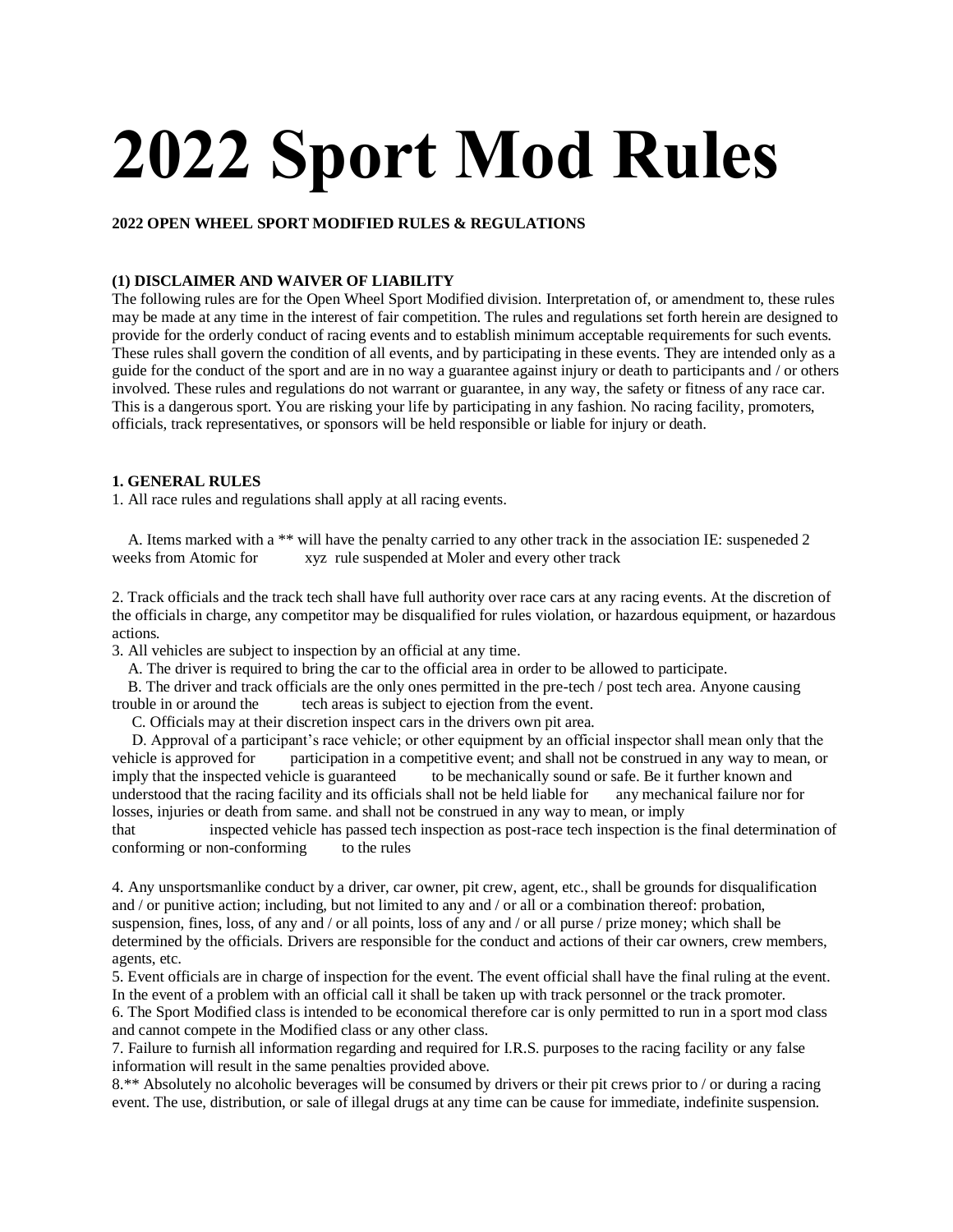9. Drivers under 18 years of age must have a signed and notarized parental consent form signed by a parent or legal guardian. Said document shall be in the possession of the racing facility before participation of said individual will be allowed. Track insurance regulations hold precedence in regards to minimum competition age. Racing facilities may require participants to undergo a physical examination before an individual is allowed to compete in a sanctioned event.

10. All drivers must be registered with the racing facility.

11. Any driver that exits their car for any reason except for a fire or instructed by a track official to do so while on the track will be at the mercy of whatever penalty the track wants to enforce.

# **(2). CONDUCT OF DRIVER AND CREW**

1. Officials will not tolerate any unsportsmanlike conduct. If a track determines any competitor to be driving rough and / or you have been determined to have crashed another car intentionally you may be disqualified and lose all points for that event.

# **(3). INSPECTION AND RULE INFRACTIONS**

1. If an official and / or inspector tells a driver that an infraction needs to be fixed on the car, that infraction needs to be fixed.

A. Every track inspector / official will get a list of these drivers and the list could be posted on the official USMPA page.

2. Officials will have the right to conduct a more detailed inspection on any part of the car including the motor at any given time. (Example: (But not limited too) compression, cubic inch, etc.)

# **(4). INFRACTION PENALTIES**

1. The driver will be asked to correct the infraction.

2. If the infraction cannot be fixed for that racing event then the driver will be given a simple warning. Given one (1) week to fix the said infractions. No grace period If infraction is a performance advantage or safety item track official has final say.

3. The driver may be disqualified when found and / or noticed with an infraction.

4. You may choose to leave.

# **(5). BUY OUT CLAIMS**

1. All (cash only) buy out or trade claims must go as follows:

A. The driver placing the claim must be on the lead lap.

B. Driver must stop on the front stretch and shut the engine off to make a claim then proceed to the tech area.

C. Anyone refusing the buy out or trade will lose all money and points accumulated for that racing event. 1. Buy-outs are as followed: 2 Barrel Carburetor - \$450.00, 4 Barrel Carburetor 775.00, Shocks - \$125.00 Per Shock, Tire protest fee is \$125.

#### **(6). WEIGHT AND WEIGH – PROCEDURES**

1. All cars must weigh 2,500 lbs with the driver after every race 602 crate 150 lb less (2350 lbs).

2. Any added weights must be securely mounted to the frame or roll cage with at least two  $(2)$   $\frac{1}{2}$  inch steel bolts, nuts, and washers. A. Weights must be painted white and have the car number on it.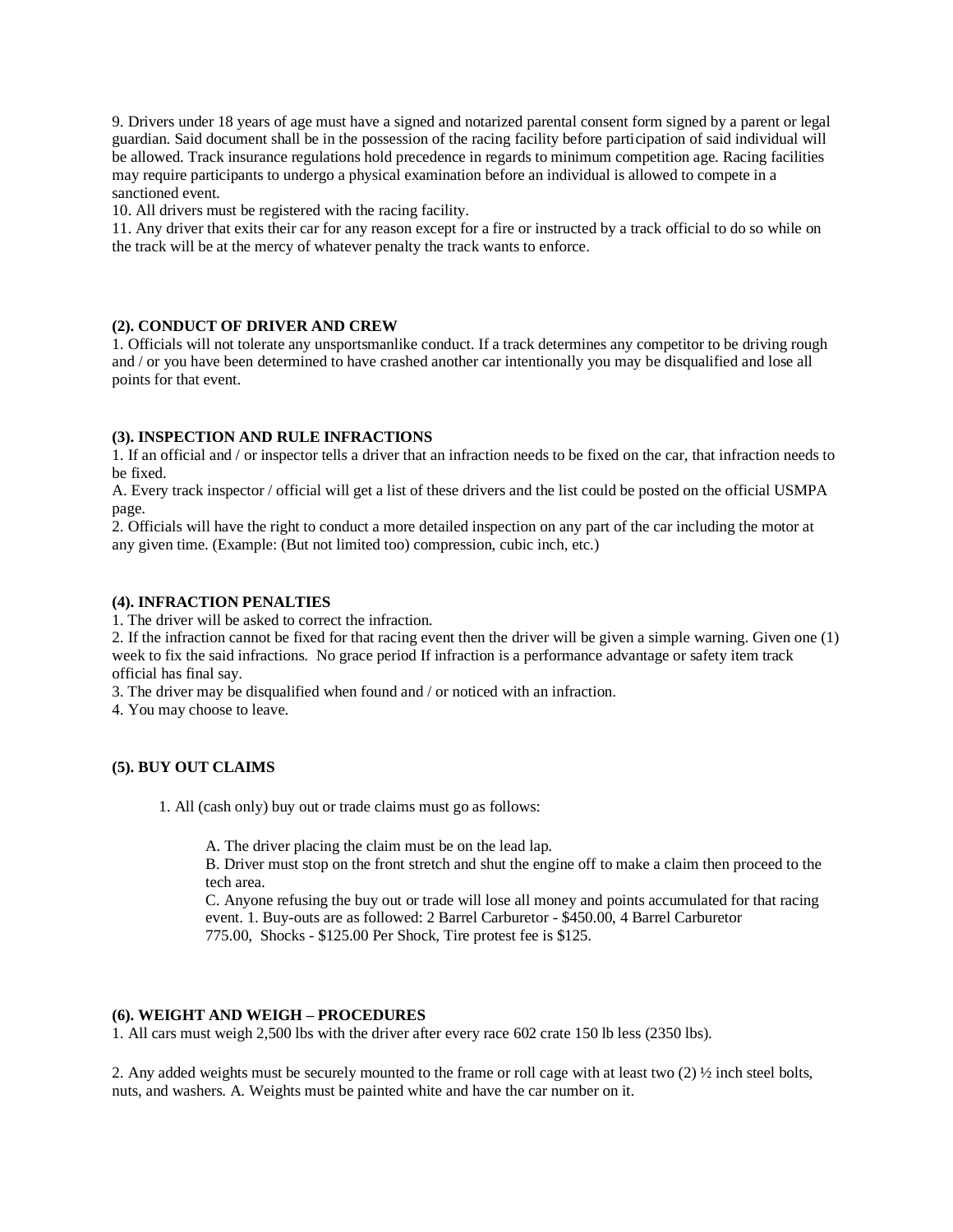3. Weights must not be used in the driver's compartment, or outside the body or hood area must be mounted below all windows and the interior sheet metal.

4. The top five finishing cars, minimum, in each and every race MUST be weighed after each race.

5. Cars which are disqualified from heat races for weight violations of any kind will be put on the tail of a "C" Main

or "B" main. If the car count dictates that all cars are in the feature then disqualified cars will start on the tail.

6. CARS MUST GO DIRECTLY TO THE SCALES AFTER A RACE TO BE WEIGHED.

- 1. DO NOT GO TO YOUR PIT AND THEN BACK TO THE SCALES.
- 2. DO NOT STOP AT ANY OTHER PIT AND THEN GO TO THE SCALES.
- 3. GO DIRECTLY TO THE SCALE!!!

# NO ONE OTHER THAN THE TRACK OFFICIALS ARE ALLOWED AT THE SCALE. \*\*TRACK SCALES ARE THE OFFICIAL SCALES\*\*

7. Should a car not make weight:

1. A. The car will be removed from the scales and will circle back around to the scale line for reweighing to verify the weight of the car.

B. Should the car still not make the required weight, then that car will be disqualified from that race and all cars finishing behind that car will be moved up one position.

C. In the case the following should happen then the sixth (6) place car may be asked to return to the scales for post tech.

8. Cars which are disqualified from the feature for weight violations of any kind will forfeit their points and prize money for that race date.

9. (1) DRIVER ONLY WITH THE CAR AT THE SCALES AND / OR INSPECTION SITE.

A. ANY ONE CAUSING TROUBLE AT THE SCALES WILL BE EJECTED. B. ANY DRIVER AND / OR PIT CREW MEMBER THAT CAUSES TROUBLE (fighting etc.) WILL CAUSE THEIR CAR TO BE DISQUALIFIED FROM THE ENTIRE RACE EVENT. C. FURTHER ACTION (points) MAY ALSO BE TAKEN (ejection).

10. Drivers crossing the scales may be asked to remove their helmets before recording the cars official weight.

# **(7). TRACTION CONTROL \*\***

1. Use of any type of "traction control" is absolutely forbidden in any racing event.

A. For purposes clarity, "traction control" shall refer to any device, controlled by mechanical, electric, and / or computer, either in the car attached to the car, or by a remote means. No data gathering or recording devices. No cockpit or driver controlled ignition timing or fuel delivery devices.

2. Officials may inspect any car they suspect could be benefiting from the use of "traction control" devices at anytime.

3. Driver / crew of car called to be inspected are expected to cooperate (in a sportsman-like manner) with inspector; and may be required to jack up the car, remove wheels, panels/covers, and install jack stands to make safe the inspection process. Failure to cooperate with the inspection will be considered an indictment of guilt on the competitor's part, and competition will be found in violation of this rule. No Exceptions. No follow up inspection for this violation.

4. Officials maintain the right to confiscate any part/s they suspect as "traction control" from any car, at any time, for as long as it would be necessary to determine if said part/s is or is not classified as an a non-conforming part "traction control" device. If device is found to be conforming, device will be returned as soon as practical to owner. If part/s are found to be "non- conforming", part/s are sacrificed to the officials.

# **(8). ENGINE LOCATION**

1. The rear of the engine, bell housing mounting flange surface, must be mounted at least 72 inches forward from the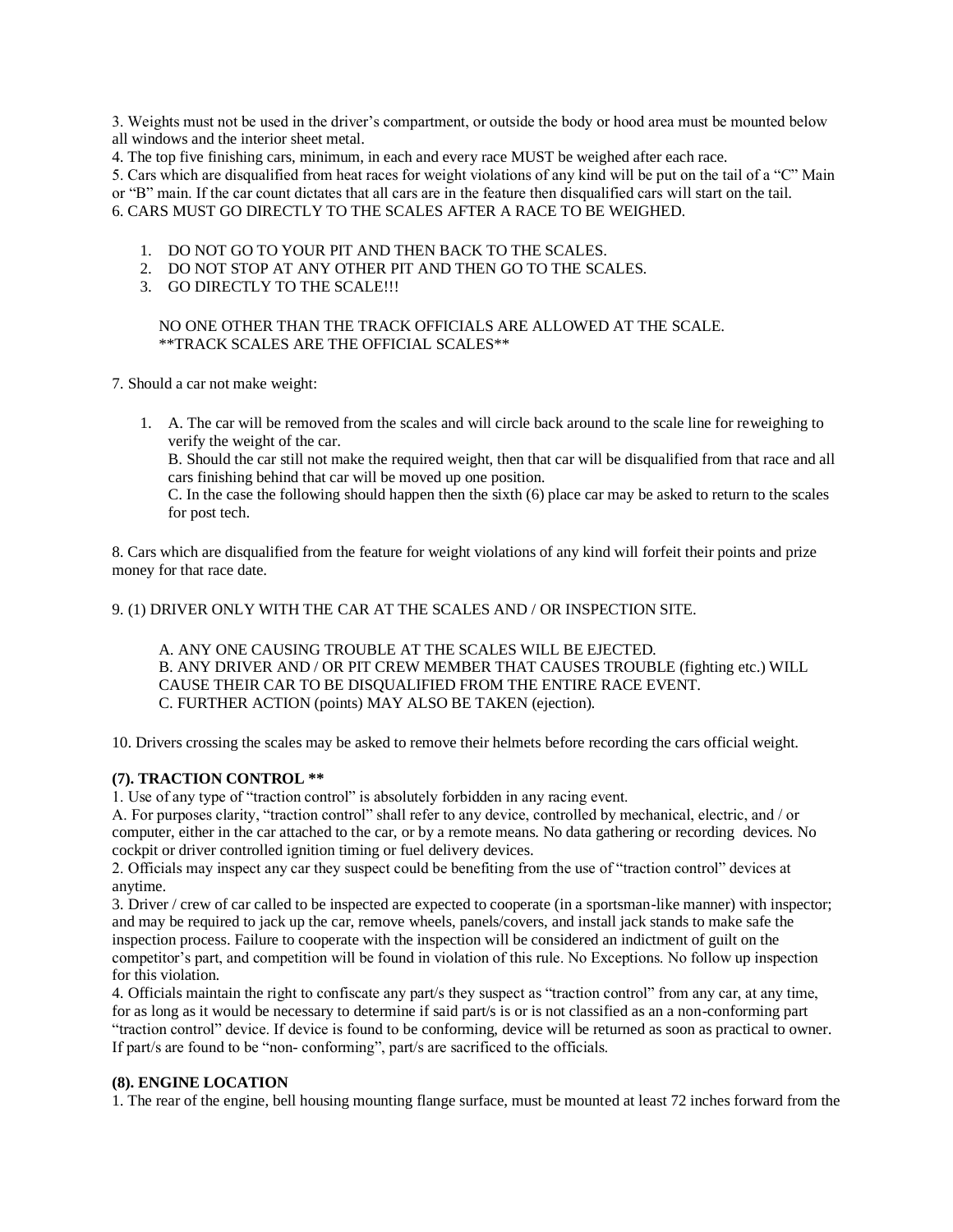center line of the rear axle.

2. Engine offset must be kept within two (2) inches of the center line of the front cross member.

3. Minimum engine height is eleven (11) inches from the ground to the front center of the crankshaft.

#### **(9). Engine**

*1. Blocks:*

A. Chevy 350, Ford 302, or 351W, Mopar 340 or 360. \* OEM steel bock only. No Performance Blocks Allowed.

B. Maximum cubic inch shall not exceed 390 cubic inch. Will be checked

C. Chevrolet Performance Parts 602 crate engine (GM Part Number – 88958602) will be permitted for competition (602 Crate) must have with cast iron heads. No aluminum heads.

D. No machine work may be done on the outside of any engine, or on the front or rear of the camshaft. Blocks may not be shaved.

E. All engines used in competition must be able to be used in a conventional passenger car without alterations.

F. Engine "cast – in" motor mount locations cannot be removed or altered. Castings and fittings must not be altered. *2. Compression:*

A. 175 lbs. Maximum compression includes 602 (Hot) NO TOLERANCE. Portsmouth cars traveling to other tracks must pass the vacuum test per PRP rules instead of the compression test, cars traveling to PRP to race must pass the compression test. The test it is either a vacuum or compression eng IE: cannot fail vacuum test then say check as a compression eng .

B. Must be dish or flat top pistons.

C. No gas ported pistons.

#### **Compression test procedure:**

Techs will check compression by having driver pull spark plug. (Tech will pick plug)

Disconnect coil or ignition to keep engine from starting.

Use a Snap on or Mac Compression Gauge.

Hold carburetor in wide-open position with air cleaner removed.

Roll engine until needle on gauge stops moving. (per tech)

Look at gauge and take reading. (Tech)

Engine must roll at speed capable of starting if car will not crank at speed to tech compression or cubic inch test it will not pass tech (tech has right to put charger on or jump battery to crank or start, we will not push it to tech it).

# *3. Carburetor:*

A. One (1) stock (4412) 2 barrel Holley 1.375 round venturi, 1.687 base plate must have stock measurements no modification except removal of the choke plate. 602 crate engine may run 4 barrel from approved list seeJ below Cars using the 602 crate engine may use one of the following:

One (1) four (4) barrel 650 cfm Holley carburetor, Part Number 4777 or 80777 One (1) four (4) barrel 650 cfm Holley HP Carburetor Part Number 80541-1, (-2). One (1) two (2) barrel 500 cfm Holley carburetor Part 4412.

No modifications with the exception of removal of choke plate.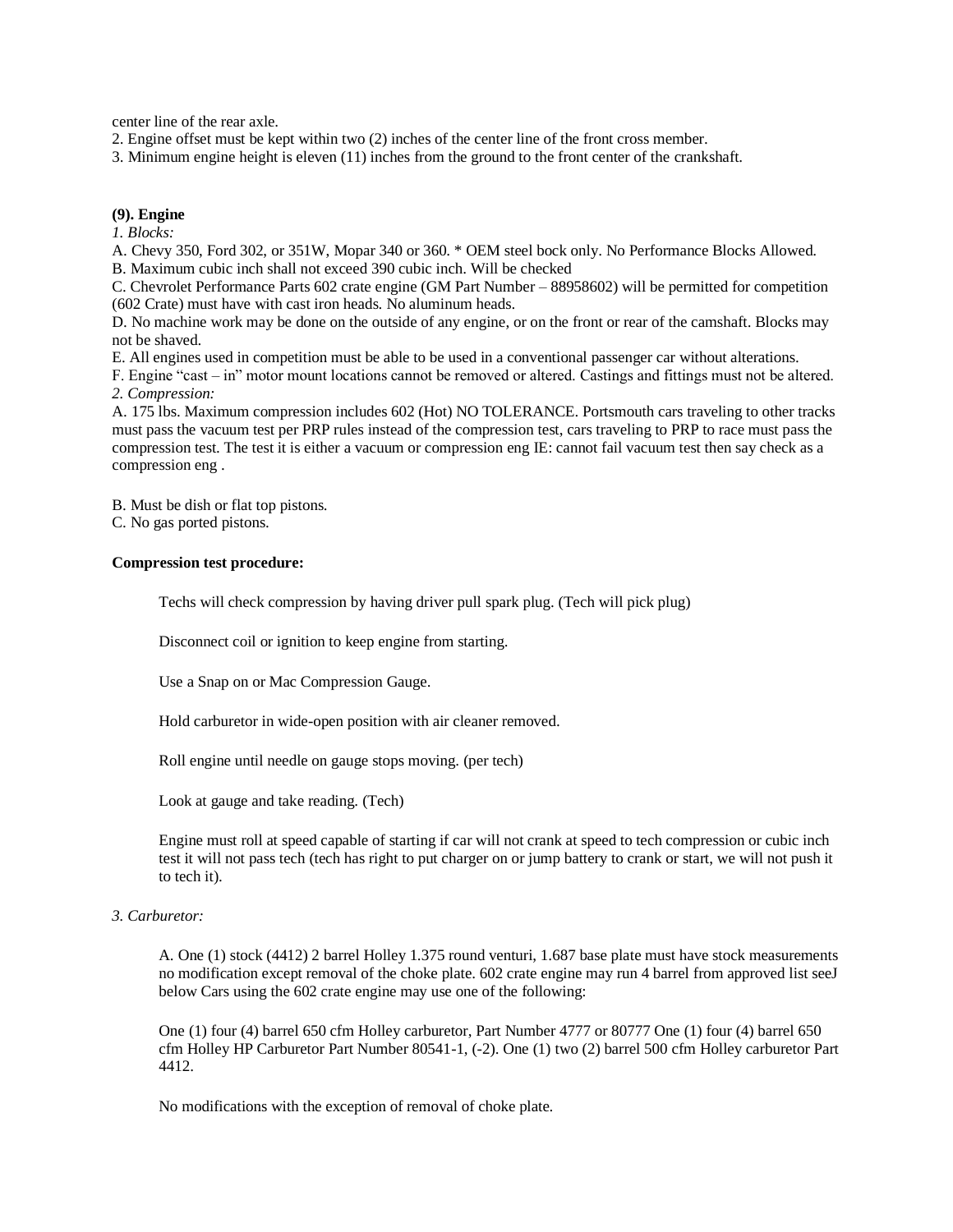Straight open hole spacer allowed.(NO Super sucker type spacers allowed.)

Jets, power valve and accelerator pump may be changed.

Must use stock metering blocks.

The minimum weight of car using the 602 engine above with driver at all times including after the race is 2,350 lbs.(Note: This weight requirement may be altered during the season as we work on balancing the engine configurations.)

B. A straight 1in. thick max open holed spacer allowed, \* NO Super Sucker type spacers allowed.

C. You may change jets, power valve and accelerator pump only.

D. Must use stock metering blocks.

E. Max thickness between top of intake and bottom of carb with gaskets is 1.25"

F. There is a \$450 (Cash only) buy out on any 2 Barrel \$775. on any 4 Barrel carburetor or trade claimer for his.

\* Driver must stop on front stretch to make claim then proceed to tech. Anyone refusing buy out will lose all money and points accumulated for that night. The driver placing a claim must be on the lead lap. G. Two (2) carburetor throttle return springs are required.

H. Engine must be normally aspirated. No type of fuel injection allowed.

I. Must run restrictor plate provided by the track. Note: this Optional from track to track in 2021, This plate requirement may be implemented after testing during the season as we work on balancing the engine configurations.)

#### *4. Air Cleaner:*

A. Only one single round air cleaner. (NO AIR BOXES)

# *5. Fuel Pumps:*

- A. OEM style diaphragm pumps only.
- B. Must be mounted in Stock location.
- C. No electric or belt driven pumps etc.

#### *6. Heads:*

- A. Heads must be steel only with stock diameter valve spring. (Example: Chevy 1.260 not 1.625).
- B. No beehive or barrel springs.
- C. No stud girdles.

D. Must have OEM style stamped steel rockers and may use roller tip and /or full roller rocker stud mount.

- E. 7/6" diameter rocker studs maximum.
- F. OEM type if factory is 23 degrees valve angle, your heads must be likewise.
- G. No porting of any kind. (This is to include gasket matching and bowl blending.)

H. No Canted Valve Heads (Cleveland Type)

I. No spacers between heads and intake.

J. Machining or planning to the internal part of the head casting for deck surface cleaning, angle mill or chamber volume reduction as well as surface work on the intake is acceptable.

#### *7. Cams:*

- A. Hydraulic or flat tappet. (solid)
- B. No roller of any type.
- C. Must fire OEM (Example: Chevy 18436572)  $*$  No 4 7 swap cams.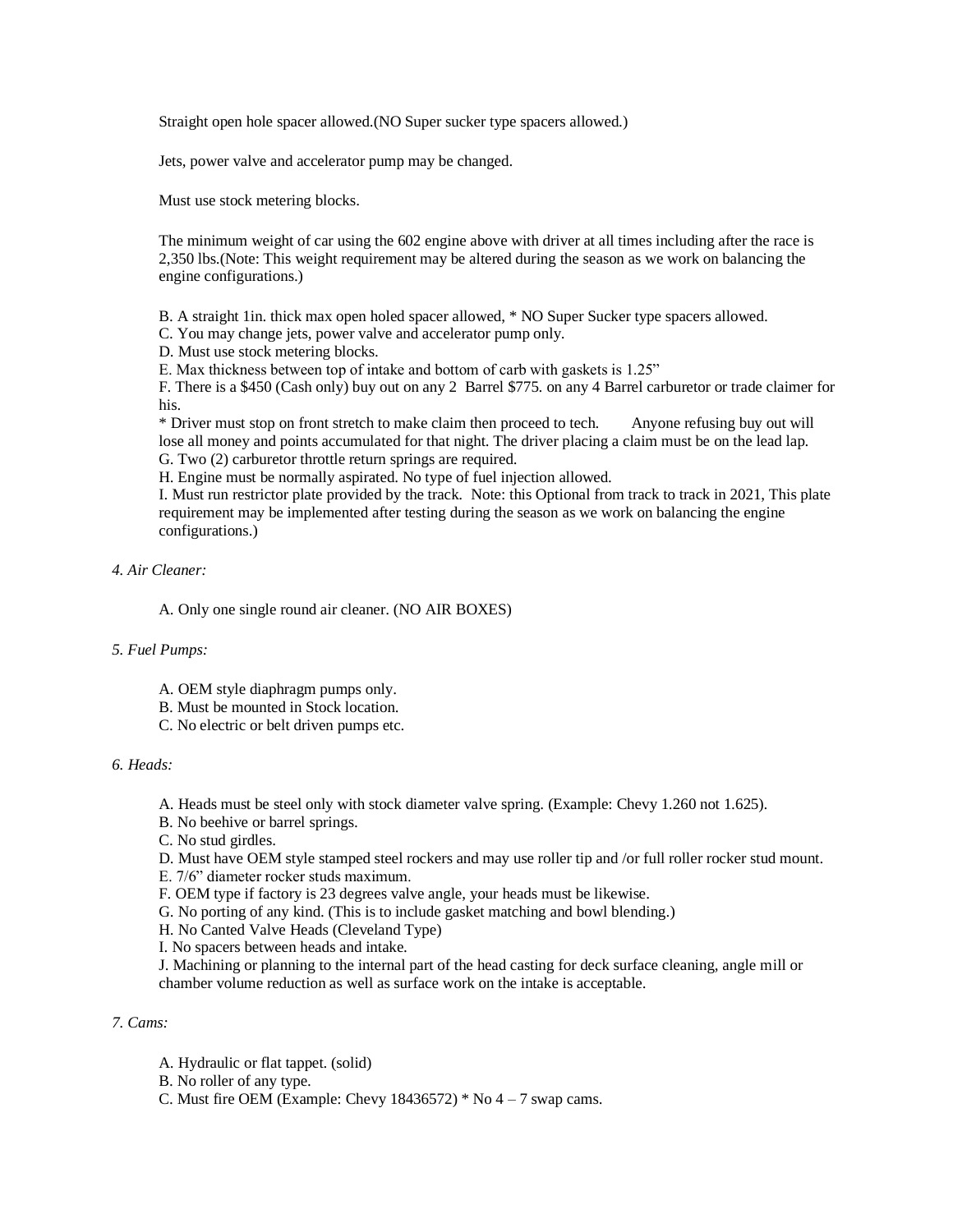8. Intake Manifold, Adapters and Spacers:

A. Any 4 BBL Intake Only

B. No porting or machine matching of any kind. (This dimension includes gaskets.)

C. No velocity tubes on adapters or built into the intake of any kind.

D. NO PORTING of any kind (this includes gasket matching or anything to increase air flow) to be as taken out of the box.

*9. Ignition:*

A. No trigger type and / or crank trigger type: MSD or HEI Distributor (OEM) only is permitted. \*\*ALL ENGINES must run a MSD 6500 rpm rev limiter

B. APPROVED Ignition boxes MSD 6425, MSD64253, MSD 6420, MSD6430, MSD 6427, Engines Utilizing HEI must run rev control MSD8727CT. NO OTHER INGNITION SYSTEM MAY BE USED.

C. All rev controllers (limiters) must be out of reach of the driver and sealed in place with clear sealant on both a chip or dial knobs rpm limiter will be checked for any infration or manipulation of these ignition rules includes but not limited to missing sealant busted/cracked sealant revvlimit highrer than 6500 RPM

**\*\* 1st offense: any driver exceeding 6500 RPM will be disqualified for the night and lose all points. you will also be suspended from cometition for 4 weeks. 2nd offense suspended for 1yr from date of offense before eligible to participate** *again.*

*10. Oil Pump:*

A. Must be wet sump only (in the pan). \* No External oil pump of any kind.

#### *11. Oil Pan:*

A. Must be steel only. (NO Exceptions).

B. (2022) Will require a one (1) inch Inspection Plug in oil pan so can inspect crankshaft and connecting rod.

#### *12. Evacuation Pump or System:*

A. NO evacuation pump of any kind on the engine.

#### *13. Cooling System:*

- A. Cooling system may be modified.
- B. Radiator and oil cooler must not protrude above interior.
- C. No electric water pumps or cooling fans allowed.
- D. No Sprinkler systems.
- E. Any overflow tubes are to be directed to the ground, between the frame rails.

*14. Starter:*

- A. At beginning or night all cars must have the capability of starting without being pushed or pulled.
- B. Starter must bolt to engine in factory location and working.
- C. The stock starter must start the car and be the only one on the car.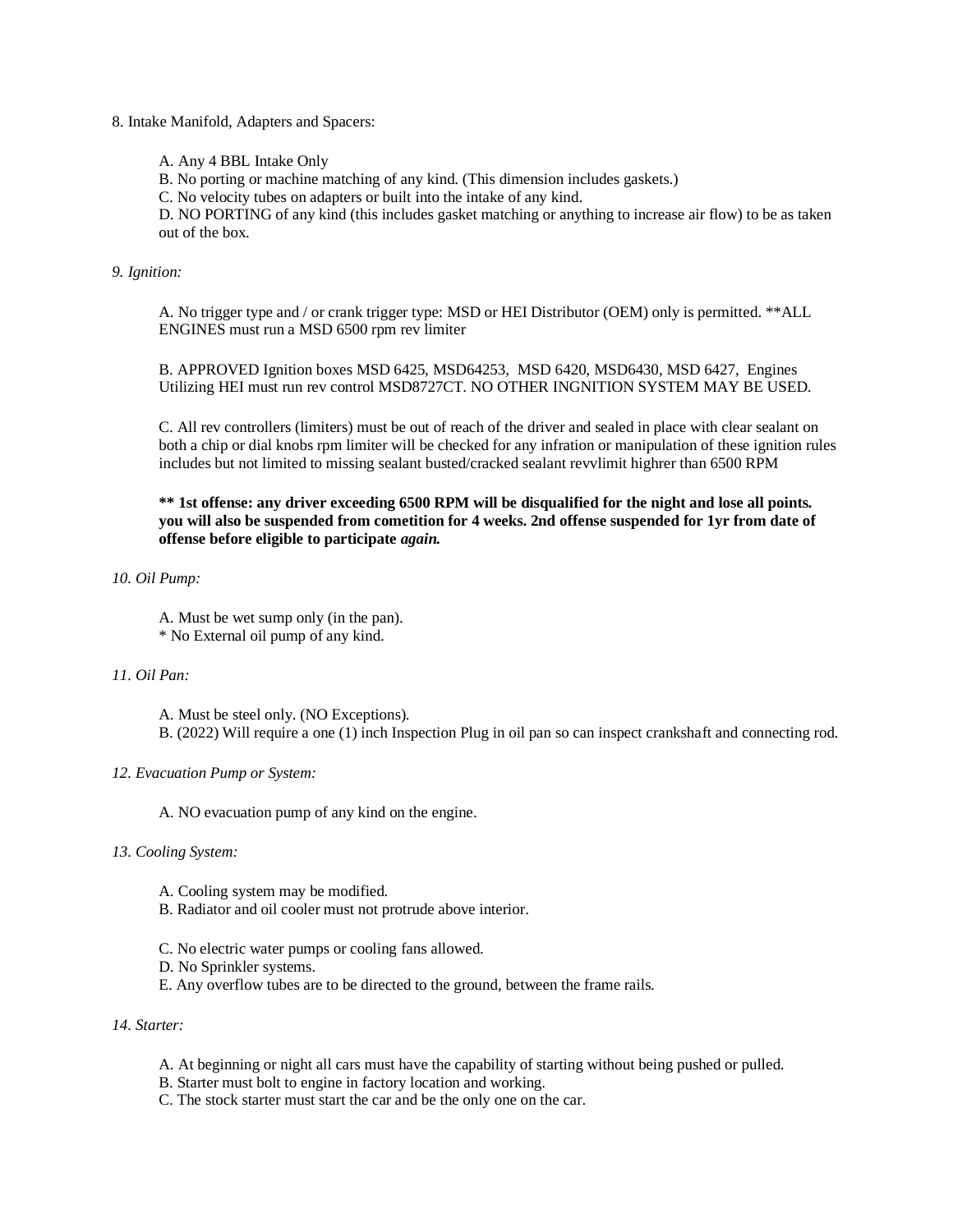# **(10). DRIVETRAIN**

*1. Drive Shaft*

A. Drive shaft can be made of steel or carbon fiber. A. Steel drive shafts must be painted white.

B. Drive shaft loop is required. Loops must be constructed of 1/4" X 2" steel. A Tubular loop may be used but must be made of minimum 1" diameter tubing.

C. Loops must be mounted no less than two (2) inches and no more than six (6) inches from the rear of the front universal joint of the drive shaft.

#### *2. Transmission / Bell Housing / Clutch*

1. A 3 speed, 4 speed manual, and automatic types are allowed. Aftermarket racing transmissions are allowed as recognized by track officials. A. Bert, Brinn, Falcon, etc. are permitted. 2. No "IN and OUT" boxes will be allowed.

3. With motor running and car in a still position, driver must be able to engage car and move forward, then stop and engage car and move backwards.

4. Must have forward and reverse working

5. No type of quick change transmissions permitted.

6. Only OEM or Aftermarket steel bell-housings are permitted. Cars running a full size clutch must run explosion proof bell housing

# **(11). SUSPENSION / STEERING**

1. Front suspension and steering components must be O.E.M. as specified and be in stock location, and must be replaceable by stock part from same type suspension. Stock passenger car spindles or (3) three piece spindle

allowed. No fabricated spindles. Aftermarket tube type lower control arms may be used. O.E.M. stock lower control arms cannot be altered or moved, (exception: may weld shock mount on lower control arm). Steel bushings in

lower control arms are acceptable. All front suspensions must comply with the 78 inch maximum track width.

2. All cars are required to have a collapsible steering shaft unless you have a steering shaft with knuckles or joints that will break off.

3. Tube type upper control arms are allowed and can be moved. Cross bar upper control arm may be aluminum.

4. No center steering. In cockpit steering may be modified to drivers taste, but must remain on the left side of the car.

5. No rack and pinion steering. Steering box must be O.E.M. Steering box must remain within original bolt pattern of frame used.

6. O.E.M. Tie rod ends and adjustment sleeves may be replaced by a minimum .625inch (5/8") rod end (heim joint) and steel tubes. Stock OEM drag links only. \*All cars must have a stock OEM drag link with no alterations.

7. No aluminum, fiberglass, or composite suspension, steering, or rear end parts allowed, except where noted in these rules.

8. No aluminum hubs allowed.

9. Front hub and Rotor assembly must be one piece steel O.E.M.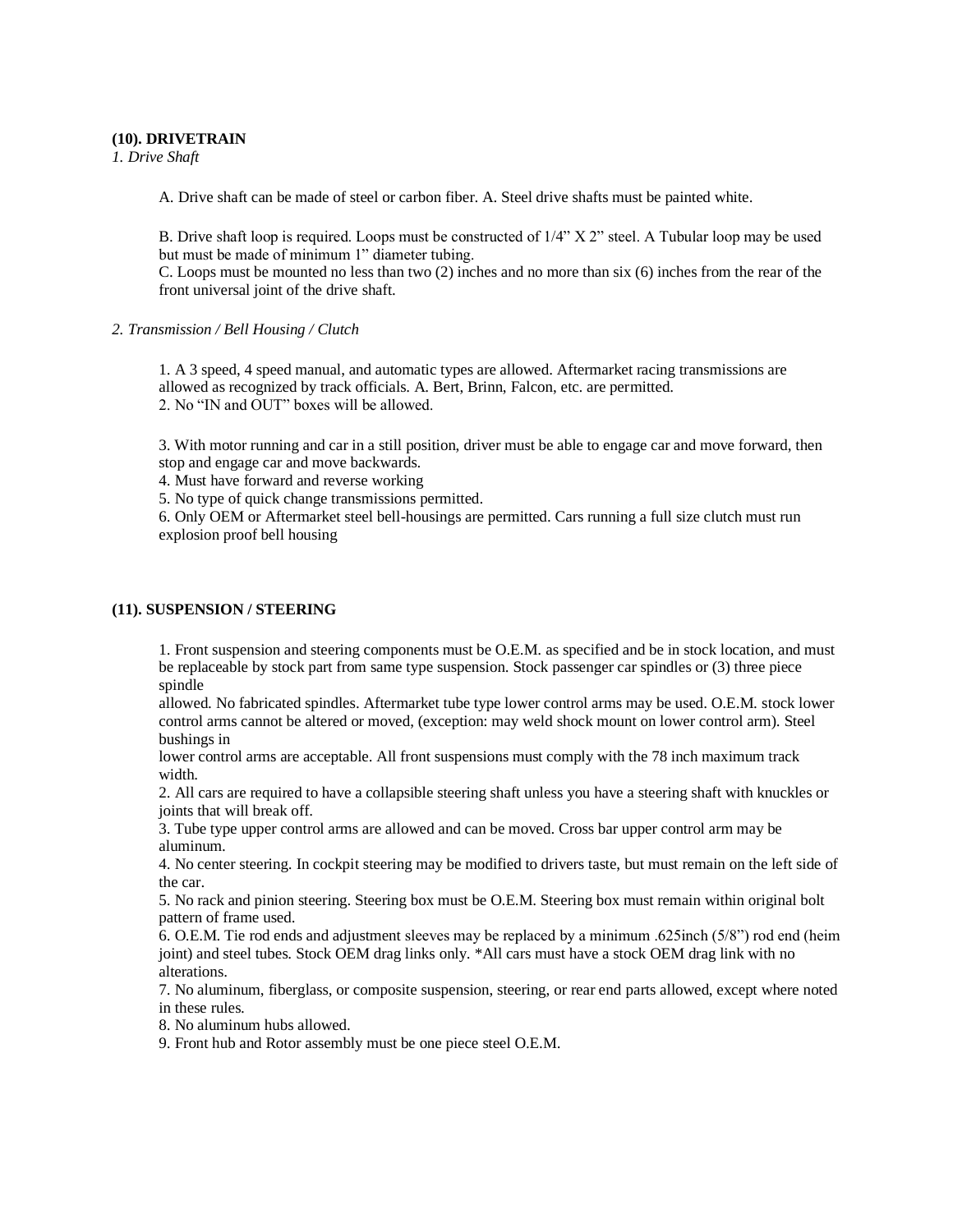# **(12). COIL / LEAF SPRINGS**

1. Any coil spring on a car must be minimum 4 ½ inches outside diameter. Coil springs must be steel. Leaf springs may

be steel or composite type.

A. Lowering blocks, rear spring shackles, and rear end drive bars may be steel or aluminum only. B. No torsion bars allowed in the rear.

2. No hydraulic, ratchet, or electric weight jacking devises allowed anywhere in or on the car. 3. One shock per wheel only Total of 4 allowed ("Dummy" shock absorbers are still considered to be a shock).

4. One (and only one) coil or leaf spring per wheel must be used. Coil springs must be manufactured from magnetic steel. Rear leaf springs (if used) may be either magnetic steel or an approved composite material. All coil springs must be a minimum of 5 (five) inches in diameter.

A. Coil springs must be wound with all coils being the same outside diameter, inside diameter from the top to the bottom of the spring.

B. The coil spring wire diameter must be the same from the top to the bottom of the spring.

- C. Coil spacing must be equal.
- D. Round coil spring wire must be used.
- E. Coil springs with linear spring rates are the only coil springs permitted.
- F. Air springs are not permitted.

# (12)A. FRONT COIL SPRINGS

1. The top of the front coil spring must be closed end and ground flat.

2. The upper front coil spring mount must be flat and support the top of the spring 360 degrees.

3. The lower end of the front coil spring must be an open end with a maximum gap of ¼ inch between the "tail" of the spring and the next coil.

4. The lower front coil spring mount may have a single step to prevent spring rotation and accommodate the open end of the spring.

- A. The step of the lower front coil spring mount must not exceed one (1) inch in height.
- B. The lower coil spring mount must be a welded integral component of the lower control arm.
- C. When installed the lower end of the front coil spring must be supported 360 degrees.

# (12)B. REAR COIL SPRINGS

- 5. The top and bottom of the rear coil spring must be closed end and ground flat.
- 6. The upper and lower rear coil spring mounts must support the spring for 360 degrees.
- 5. One (1) (and only one (1)) coil or leaf spring per wheel is permitted.
	- A. Actual spring has to stay in contact in lower control arm insert or perch at 360 degrees.
	- B. Spring must fit flat on the lower control arm at all times at 360 degrees.
	- C. No ramp and or spring locator welded in lower control arm, and should not exceed one (1) inch.
	- D. No adjustable Helix.

# **(13). SHOCKS \*\***

1. Steel Crimped/Spun tube top and bottom, non-adjustable, non-rebuild able, with a \$125.00 buyout, this maybe adjusted up during year for inflation. Must have a fixed bearing and can have a removable heim joint. No Schrader valves or remote reservoir shocks of any kind. No gas shocks of any kind. Oil filled only. No Bump Stops.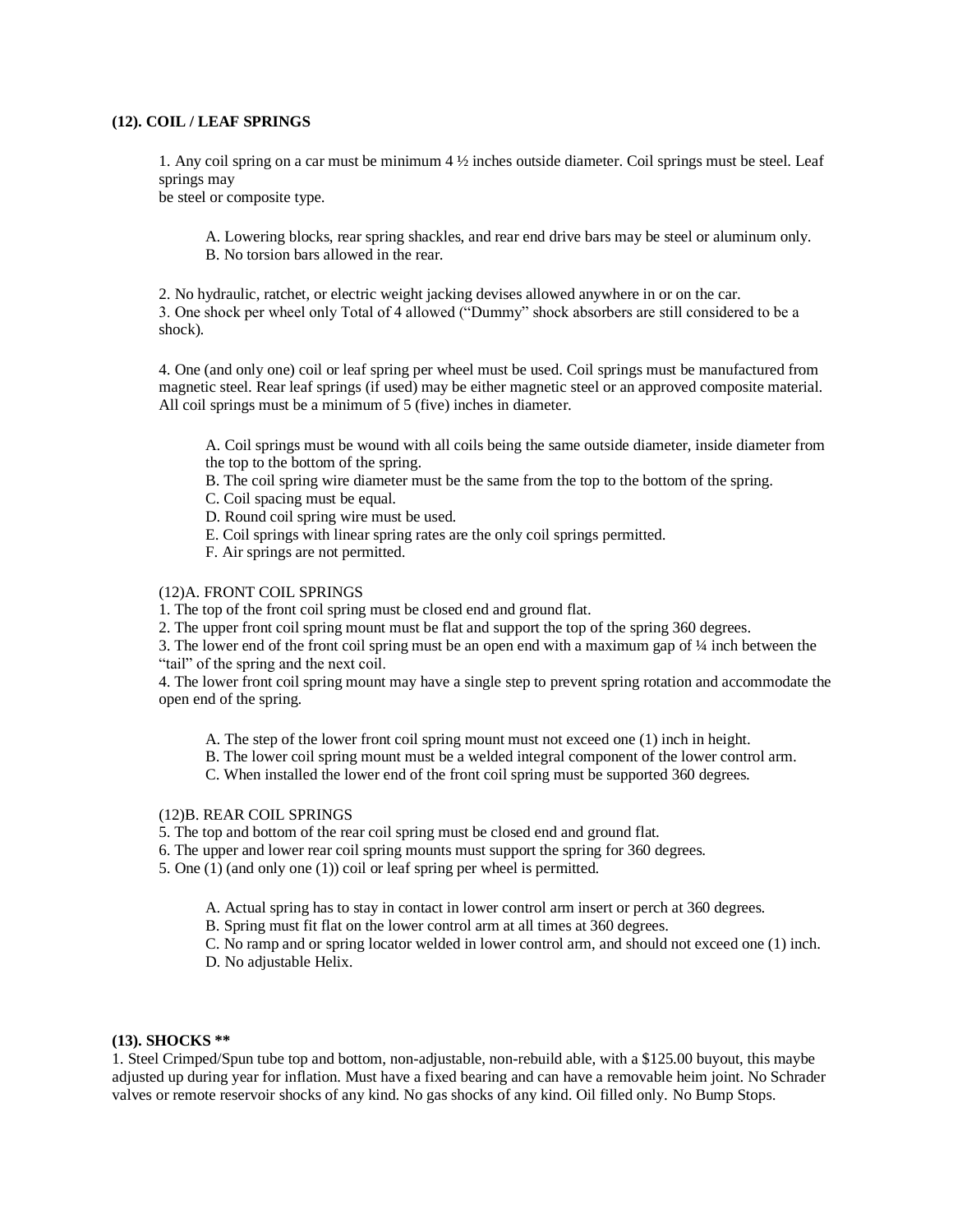Some approved shocks include: \* If you do have other shocks they must be approved by track tech through USMPA. AFCO-1400 series, 1200 series Integra-4200 series P/N 310-421XX Pro Shocks- WB Series P/N WBXX

\*\* NO ALTERING OF SHOCKS Track may exchange any shock they believe to be altered tampered with or nonconforming if in fact shock is non-conforming to the rules driver will be suspended 1st time for 2 weeks / 2nd time 1yr of competition from all tracks. One and only 1 shock per wheel only ("dummy" shock absorbers are still considered to be a shock). max 4 shocks anywhere on car

# **(14). REAR ENDS**

1. Any passenger car type or truck type rear ends are allowed.

2. Steel-tube quick change rear ends are allowed. Quick changes are optional, but not mandatory. \* Steel axle tubes ONLY.

3. No aluminum birdcages

4. NO split Birdcages. No calipers mounted to Birdcages

5. Birdcages may consist of multiple barrels but must bolt or weld together to work as one (1) single barrel cage. \* Limit to one (1) birdcage per side.

6. Shock(s) and radius rods must mount to the birdcage.

7. Floating pivoting and / or rotating mounts and / or brackets of any sort are not allowed. All brackets or mounts attached to the birdcage must be bolted or welded solid.

8. No wide five hubs.

9. Two (2) bars per side of rear end.

A. Total of two (2) bars per side.

B. No springs on / or in bars.

10. No aluminum components allowed except: axle caps, drive plates, pinion plate, and wheel spacers.

11. One (1) piece steel J-Bar. Must be a steel J-Bar. No springs on J-Bar.

12. Pull Bars &/or lift Bars must consist of a solid bar...no springs, no shocks or rubbers.

#### **(15). BRAKES**

1. Must have a working caliper and rotor on each wheel and must lock up all four (4) wheels. All calipers solid mounted on axle tube (no brake floaters).

2. O.E.M. style calipers or stock replacement cast iron or aluminum only. Carbon fiber, aluminum, and solid disc rotors will not be permitted (must be vented). Drilling, lightening and/or any alteration to the brake rotors or calipers will not be permitted. Brake rotors of excessive size or weight when compared to an O.E.M. brake rotor will not be permitted.

3. Calipers must remain stock, GM slide pin mounting in original position

A. Tech will measure @ 5.64" (5 5/8 inch) on center for mount bolts.

B. Cast iron vented brake rotors only. \*May not be modified; I.e....scalloped, etc.

C. Front rotors may be re drilled for different bolt pattern and / or larger studs. D. Hubs, rotors, & calipers must maintain minimum OEM dimensions (no lighting)

# **(16). TIRES AND WHEELS**

1. The only tires approved for competition are the Hoosier: M-30S and M-60 RR must run M-60 compound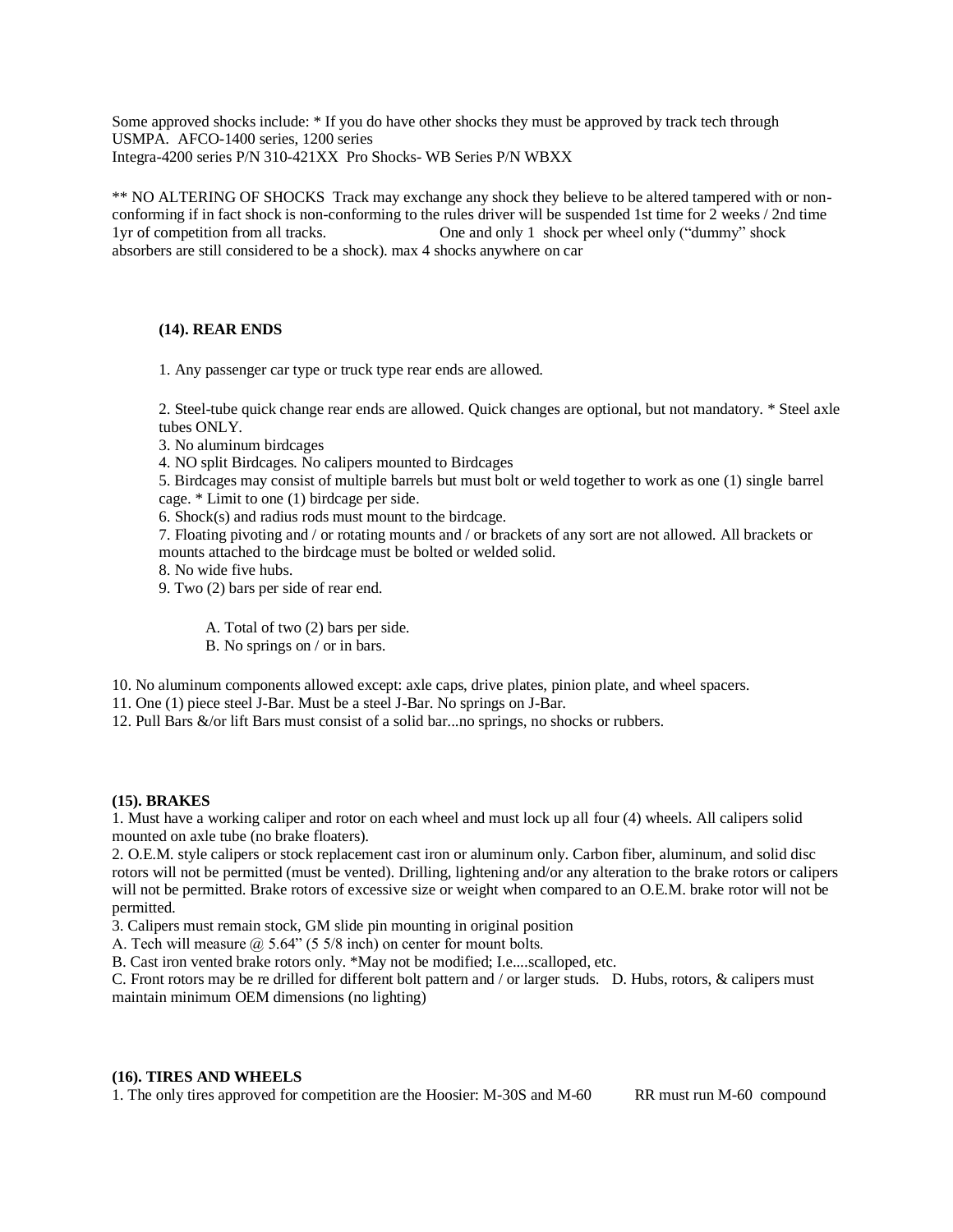in the DIRTcar plated tire 26.5/8.0/15 or 27.5/8.0/15. The maximum width of the tire will be 9" inches.

2. No Grooving allowed

3. Siping will be allowed but not to excess to cause grooving.

4. Must run the same 4 tires during the entire racing event. this Optional from track to track in 2021 They will be checked and marked during inspection.

5. If the car has a flat, the track tech must approve the replacement tire and mark it accordingly. \* The replacement tire must be the same make and compound of the tire being

replaced. 6. \*\*No tire softeners, no conditioners, no altering of tires with any natural or unnatural, no hazardous or non-hazardous compounds or chemicals which alter the factory set baseline settings of a given tire.

7.If a protest is requested on a tire: Tire protest fee is \$125 (CASH ONLY) per tire to cover any lab fees. A. The samples will then be sent to the lab. If the lab determines that the tire has been altered from its original composition (non-conforming), the racer forfeits the event purse and points, Should the tire be determined to be conforming and within original factory composition the driver in question will be awarded his purse and points from event in question. Lab results are final.

B. If the driver refuses a protest on a tire then he will automatically forfeit all points and purse money for that racing event.

\*\*If caught chemically altering ANY tires the following will apply\*\*

\* 1st offense: any driver with any treated tires will be disqualified for the night and lose all points. you will also be suspended from cometition for 4 weeks month probation. 2nd offense suspended for 1yr from date of offense driver will have to pay each time for tire test and \$250 fine before eligible to participate again.

2. Wheels

1. Eight (8) inch steel wheels only.

A. one (1) inch tolerance for bead locks.

2. Bead locking devices allowed on the right side wheels only.

3. Mud plugs allowed on all wheels. Any mud plug other than foam must be securely mounted to the wheel. Track officials will determine if the mud plug is securely mounted. If using a cover we recommend using plastic covers.

# **(17). FUEL CELLS**

1. Racing fuel cells are required and must be mounted by at least two (2) steel straps, no less than two (2) inches wide X 1/8 inch thick, and all the way around the cell. Using a minimum of two (2) bars around the top, bottom, and sides of the fuel cell.

2. All fuel cells must be mounted securely to the frame.

3. Fuel cells must be enclosed completely in a steel container, mounted behind the rear axle only, and must be protected in the rear by the roll cage tubing mounted securely to the frame or rear bumper.

4. No part of the fuel cell should be lower than the protective tubing.

5. Protective tubing should extend no wider than six (6) on both sides of the fuel cell.

6. Fuel cells must have check valves, and bladders are highly recommended.

7. Fuel cells are limited to 32 gallon maximum capacity. 8. Fuel cells with the fuel

pickup located in the top of cell are mandatory. \* Bottom feed pickups are not permitted.

9. Retrofitting a bottom feed cell will be permissible, but the bottom feed opening must be plugged and sheet metal covered. \* A cap on the exposed bottom fitting will not be acceptable for plugging.

#### **(18). BUMPERS / NERF BARS**

1. Bumpers must be used on both, the front and rear of car. Bumpers and nerf bars must be steel.

A. Front bumper must be mounted to both frame horns.

B. Front bumper may be no wider than the frame horns, with two (2) inch tolerance only, to accommodate bumper mounting bracket per side.

2. Rear bumpers and side nerf bars may not extend beyond the width of the rear tires, and must not contain any sharp edges.

3. There shall be no rough edges on any bar or bumper on the car.

4. No straight rear bumpers allowed.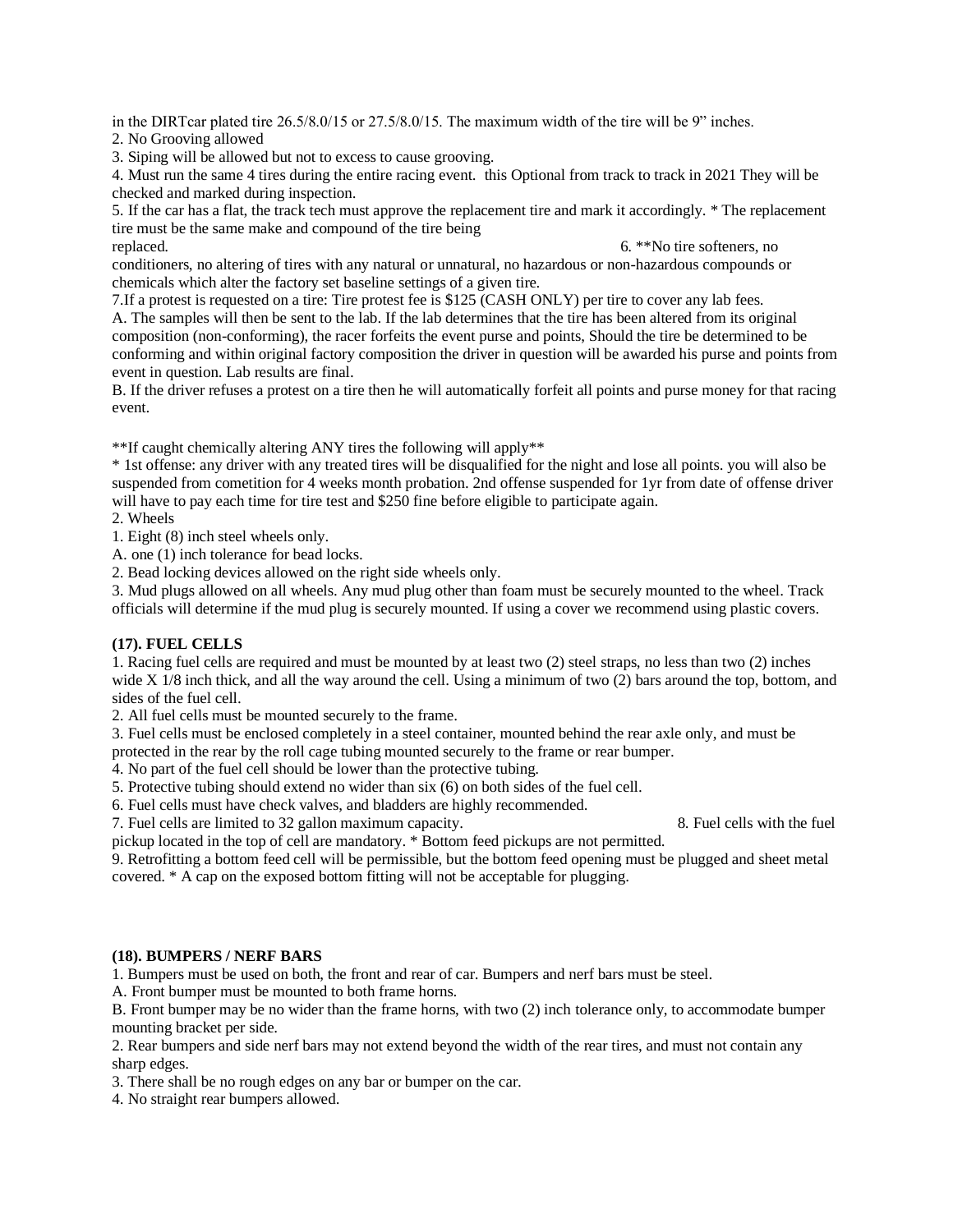A. The ends of the rear bumper must be bent to form 180 degree bend, or be bent forward in a 90 degree bend.

- B. Rear bumper must mount to rear of chassis.
- C. Rear bumper may be constructed of round or square tubing, and must protect the fuel cell.

5. Both front and rear bumpers shall be eighteen (18) inches plus or minus two (2) inches from the ground. This measurement is to the "center" of the bumper. This means if your bumper is constructed with its two (2) bars, upper and lower, twelve (12) inches apart, then the center of your bumper is six (6) inches from either the top or bottom. This is where the measurement is taken, at the "center" not the top or the bottom.

6. A bumper which is badly damaged may be required to be repaired or replaced before the car is allowed to compete.

# **(19) HELMETS & SAFETY EQUIPMENT**

1. Helmets are required and must meet a minimum standard rating of Snell SA2015 or SA2010. If no sticker is present track officials must and will assume the helmet does not meet the required standards and the helmet will not be allowed. Helmet must accompany the race vehicle at time of inspection.

2. Fire Suits

1. SFI 3.2A/5 minimum rating approved full fire suits of a flame retardant material must be worn by all competitors at all times. Two (2) piece fire suits are allowed.

2. Fire suit must be in good operable condition.

3. Fire suits with holes in the suit, liquid oil/grease stains and / or do not fit properly are unsafe and Tech officials may determine the suit is not suitable for race competition.

4. Fire retardant gloves and shoes are highly recommended.

3. Fire Suppression

- 1. Fire suppressant system is highly recommended. We Recommend
- A. Cylinders mounted forward of the fuel cell.
- B. Cylinders securely mounted to the frame/roll cage assembly.

C. The certification label unobstructed and easily accessible for inspection when the mounting is complete.

D. The cylinder connected to the nozzles with steel or steel reinforced lines.

E. One (1) nozzle located directly above the fuel cell in the fuel cell area and the second nozzle must be located in the driver cockpit area.

F. You may have a 5lb. or 10lb. system.

G. Must be DOT / SFI approved. NO TOLERANCE. Fire systems are good till manufacture specs.

4. If no fire suppressant system then a minimum 2lb Fire Extinguisher will be mandatory.

5. Fire Extinguishers must be securely mounted and accessible.

6. Belts

1. Competition type seat belts are required. Lap Belts, Shoulder Belts, and Submarine Belts are required. \*No factory type seat belts may be used.

2. Metal to metal buckles required on shoulder and seat belts.

3. All belts must be dated no more than three (3) years old.

A. If not dated, officials must and will assume the date has expired and they will not be allowed.

B. The ONLY recognized date will be the manufactured date as stamped on the seat belt manufacturers tag.

C. No sales receipt will be recognized. Example: If a car is inspected in May of 2022, the seat belts can be dated no earlier than May 2019.

D. Driver will be given one (1) warning to get belts replaced before the next racing event. The second warning-the belts MUST be replaced before the car will be allowed to participate in any further competition activities.

E. Damaged belts will be required to be replaced regardless of the date tag on the belts.

7. Window Nets

1. Window nets are highly recommended.

8. Neck Restraint Devices

1. Neck Braces are mandatory unless a Hans Style restraint system is being used.

9. Rock Guards

1. Rock guards shall end at the point perpendicular to the steering wheel.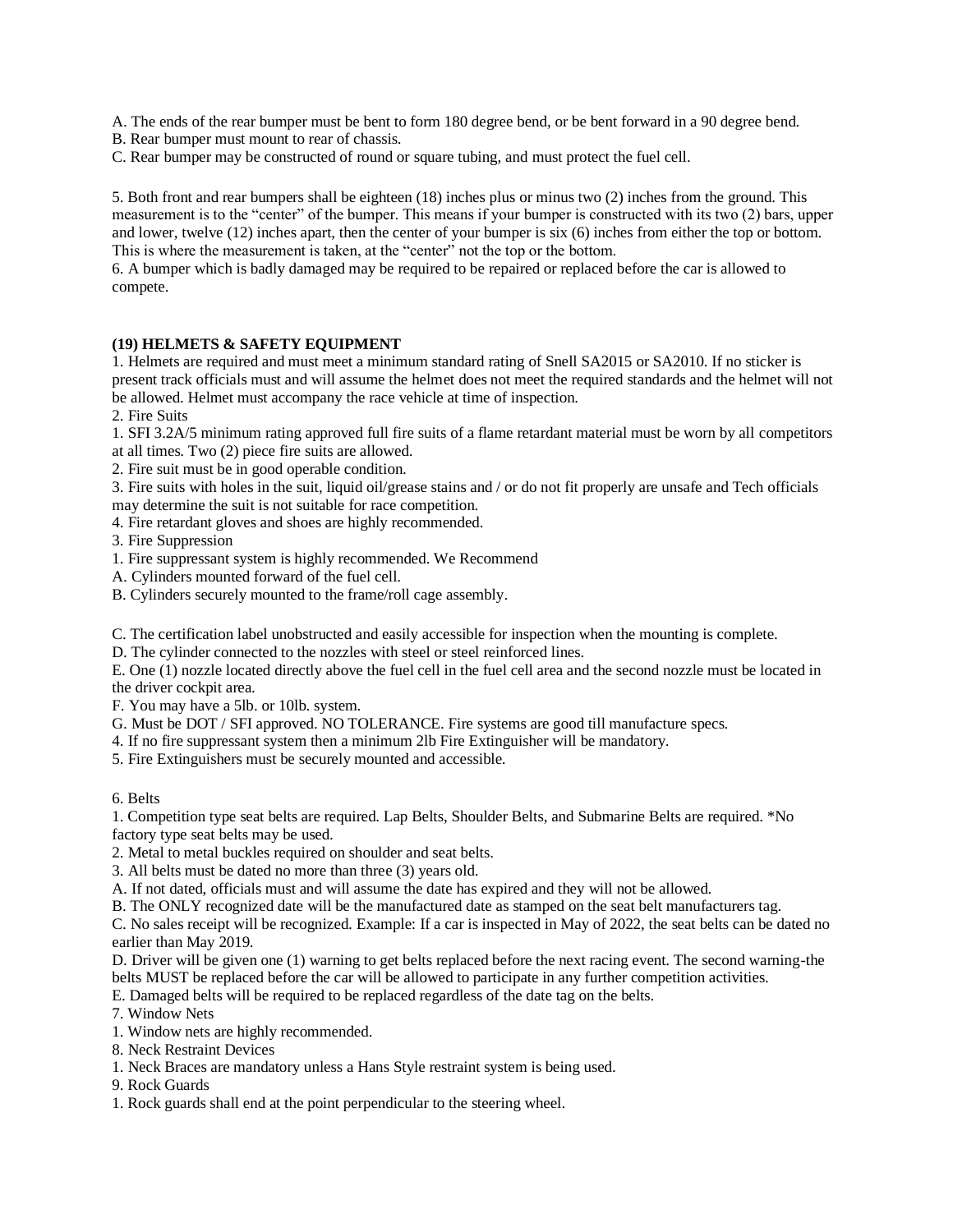#### **(20) RADIO COMMUNICATION**

1. No type of radio communications are permitted except for Raceivers.

(21). Kill Switch / Battery

1. A kill switch is required.

2. Switch must be clearly marked and located within easy reach of the driver, and safety crews must be able to reach the switch when standing outside the car.

3. All cars must have a battery and be self-starting.

- 4. Battery must be securely mounted.
- 5. Battery cannot be mounted inside the drivers' compartment.
- 6. Only one (1) American passenger car 12 volt battery, no resister to slow crank

#### **(22). Exhaust**

1. Duel exhaust only.

A. No "Y" pipes or 180 headers.

B. Try "Y" headers are not acceptable.

2. Aftermarket headers are permitted.

3. No Oxygen sensors allowed.

4. Exhaust systems must be mounted in such a way as to direct spent gases away from the cockpit of vehicle, and away from areas of possible fuel spillage.

5. Exhaust system(s) must remain completely below the interior deck of the car.

6. The entire exhaust system (including the exhaust pipe and /or header exits) must be inside all parts of the body and outlets are to be no higher than the mid line of the body sides.. The only breach of any interior or exterior body panel that will be permitted is for the routing the left side header or exhaust pipe on the left side of the car.

7. When routing the left side header or exhaust pipe through the left side firewall a maximum of ½ inch clearance around the header or exhaust pipe will be permitted.

8. Track officials may require turn downs on the collectors.

9. Mufflers are recommend, and may be required at some tracks.

# **(23). CAR NUMBER**

1. Car number must appear on both sides of the car and the roof, a minimum of eighteen (18) inches tall and nine (9) inches wide, per number

2. The number must also appear on the nose and fuel cell of the car a minimum of six (6) inches tall.

A. Number must be a contrasting color to the car.

# **(24). Fuel**

A. Gasoline only. \* NO ALCOHOL

B. Only pump gas is allowed includes race gas & E85.

C. No Nitrous Oxide

D. No additives of any kind.

(25). No rear spoiler allowed.

(26). Must run the official decal of USMPA on upper front of both doors

(27) UNLESS OTHERWISE NOTED IN THESE RULES CHASSIS & BODIES will follow current published UMP rules[. https://dirtcar.com/rules/dirtcar-modifieds/](https://dirtcar.com/rules/dirtcar-modifieds/)